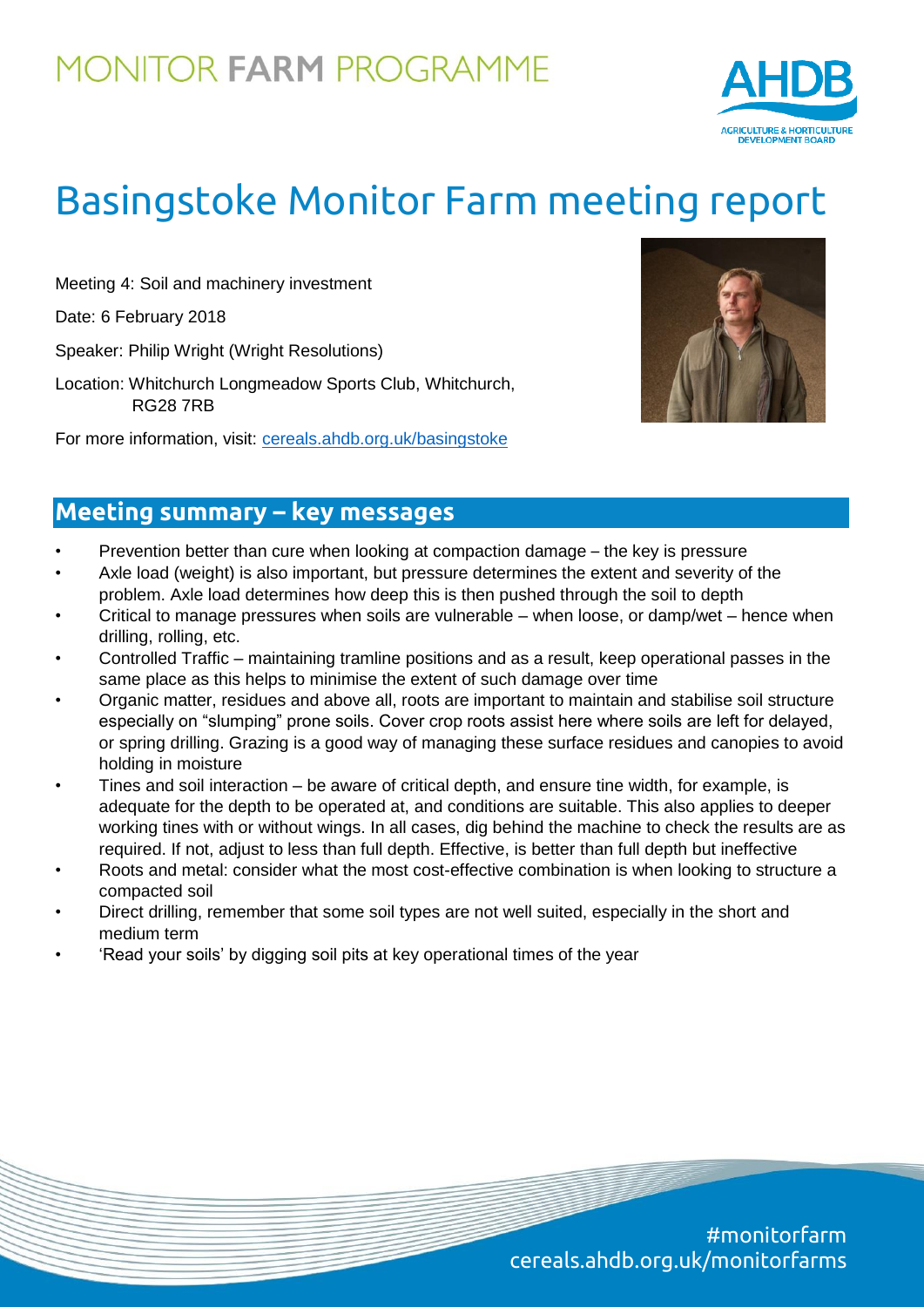## **MONITOR FARM PROGRAMME**



### **Machinery at Basingstoke Monitor Farm**

#### **Tillage approach and experience of compaction**

- Min-till wherever possible
- Carrier and rollers used in harvest 2016 to stimulate black-grass chit which gave good results for black-grass control, however leaving it in this state over winter is not good for soil structure
- Best strategy would be to deep cultivate first, then use a carrier to get additional chits
- Drill and cultivator tractor are finding the ground harder to work
- Ploughing to control for black-grass also removes compaction but its use is limited to every six years for black-grass control
- Wet harvests have not helped the soil structure
- Balling straw causes problems, especially in a wet harvest
- Sheep and shepherd vehicles/livestock trailers are used on farm
- Problems vary with soil type and problems are worse on heavier ground

### **Soil**

Soil compaction costs us yield in all our crops as does water logging and poor drainage which can then encourage weeds.

In order for soils to function properly they need to have a good aggregation and water infiltration. This also prevents water/soil erosion which is a pollutant and damaging to the environment. Remember, earthworms are a good indicator of soil health as they aid porosity, stability and fertility.

Poor aeration of soils will stifle plant root development and harm soil biology. To help remedy this, try to restrict random trafficking, lower ground pressure (reducing tyre pressures and any unnecessary tractor ballast), incorporate organic matter, utilise cover crops, utilise only necessary tillage operation in line with objectives and soil type.

#### **Organic matter and soil biology**

- Soil resistance to compaction is improved by OM%
- 10% air filled porosity is considered the minimum criterion for an aerated soil



#monitorfarm cereals.ahdb.org.uk/monitorfarms